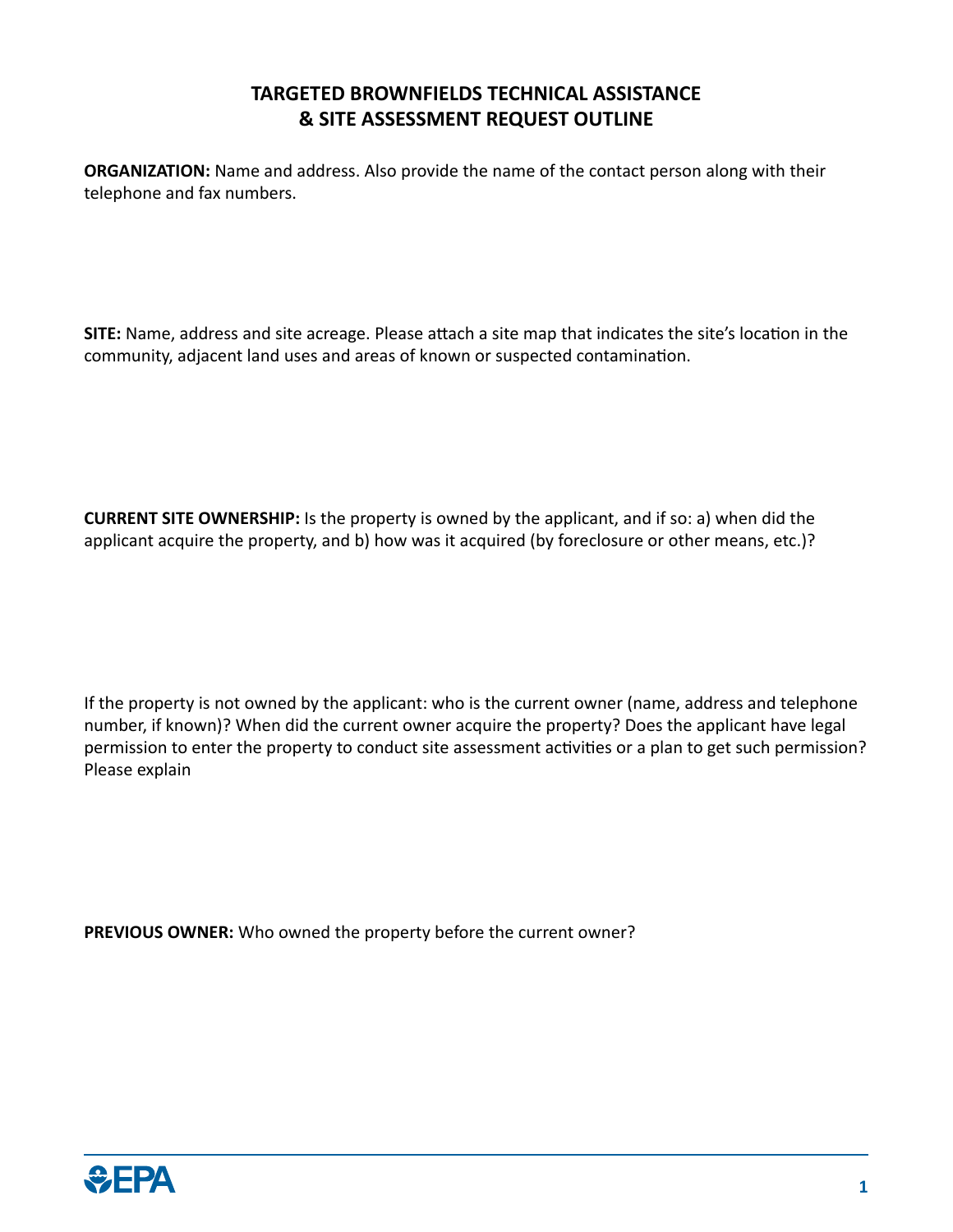**SITE HISTORY:** Provide a brief summary of the site's history, including past uses of the site, owners and operators, and potential or known contamination issues.

Based on what you know about the site's history, do you believe the primary potential contaminants are a) Petroleum products, b) a mix of petroleum and other contaminants (hazardous substances such as chemicals, metals, asbestos, PCBs etc.), c) primarily hazardous substances, or d) something else (mold, methamphetamine, mine tailings)?

**REGULATORY HISTORY:** Is the applicant or any other party under order from EPA or State agency to conduct site assessment and/or cleanup? If the answer to this question is yes, please describe.

Briefly describe the involvement of the state environmental agency (e.g., WDOE, ODEQ, ADEC, IDEQ) in enforcement and/or oversight of assessment and cleanup activities at the candidate site. Please provide the name of a site contact and their telephone number.

**REDEVELOPMENT POTENTIAL:** Provide a brief discussion of the redevelopment potential of the property and the importance of the property to the community. How will the public benefit from this assessment?

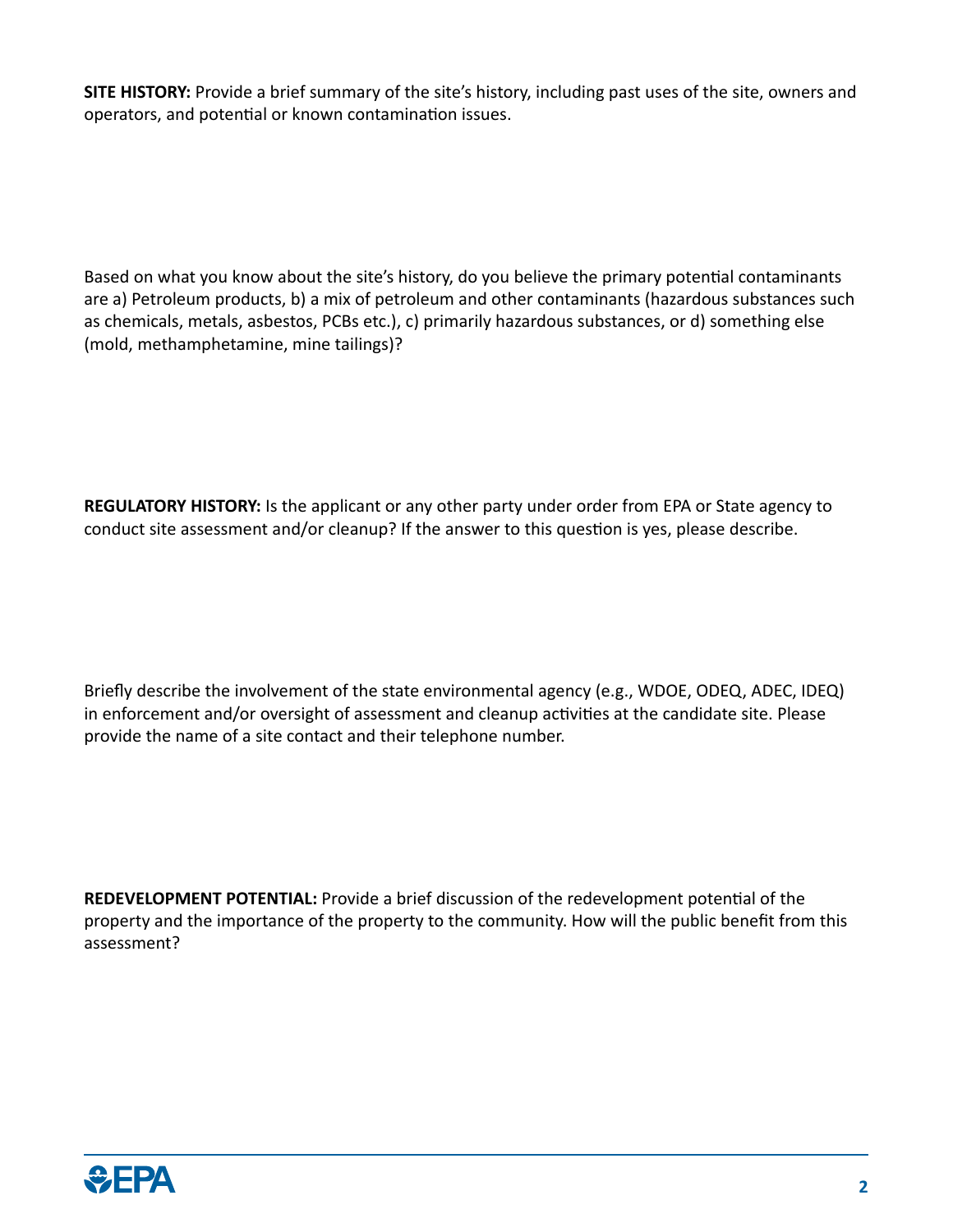**MUNICIPAL COMMITMENT:** Is there a strong municipal commitment–either financially, or through commitment of municipal resources, for other components of the project?

**PRIOR SITE ASSESSMENT ACTIVITIES:** If prior site assessments have been conducted, please describe the conclusions (or attach "conclusion" section of report(s)). If reports are unavailable, identify consultant, client and the approximate date of the study. If no prior site assessments have been conducted, or if it is not known, please indicate.

SITE ASSESSMENT NEEDS: Specify site assessment activities being requested and why is EPA assistance necessary for the site's redevelopment. Also, please indicate the time frame in which this work is needed.

A screening (Phase I) assessment, including a background and historical investigation and a preliminary site assessment

A full (Phase II) site assessment, including sampling activities to identify the types and concentrations of contaminants and the areas of contamination to be cleaned up

Establishment of cleanup options and cost estimates based on future uses and redevelopment plans

**SITE CLEANUP:** Are there mechanisms and/or resources available for adequate site cleanup? Please note, EPA TBA funds cannot be used for cleanup.